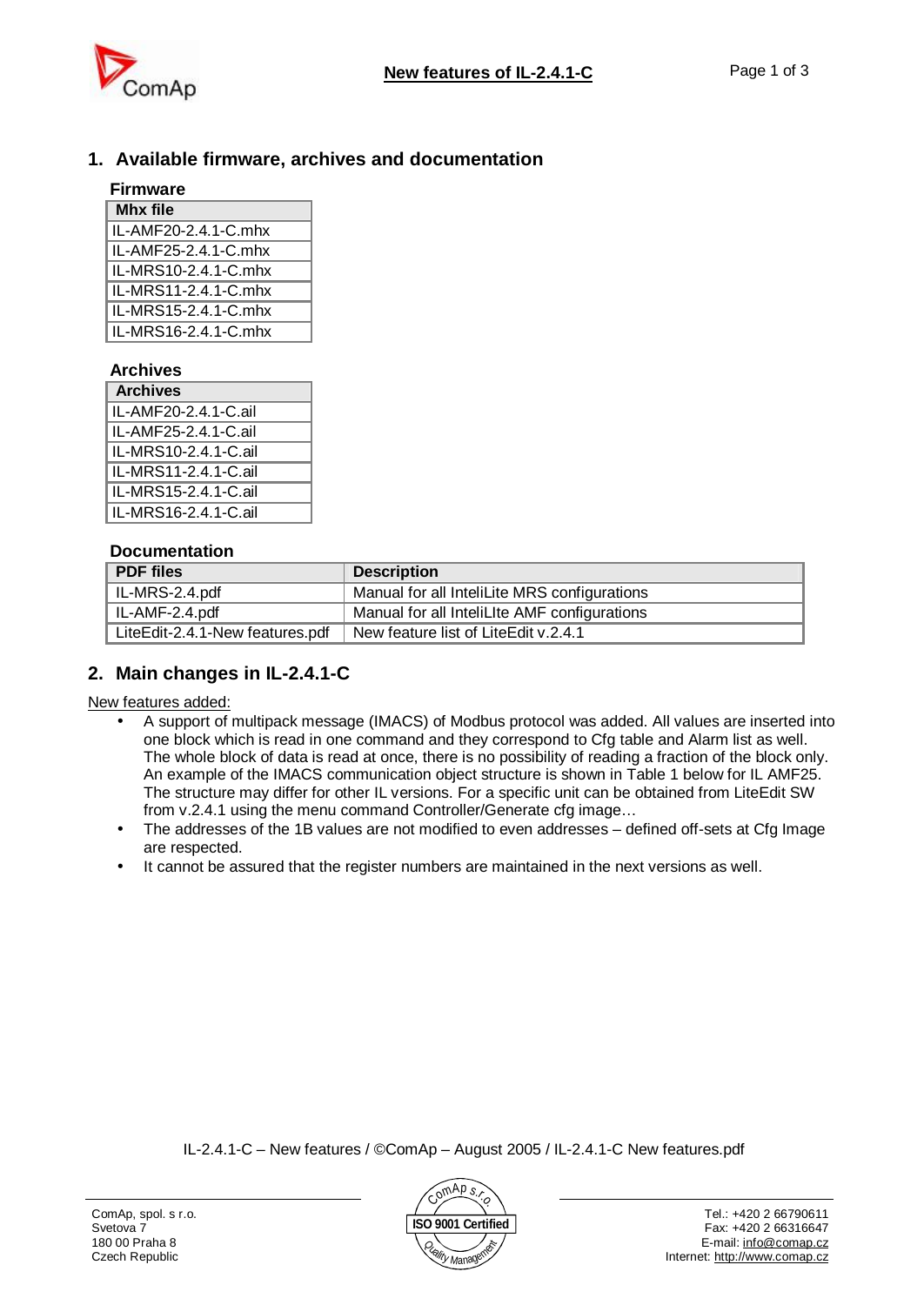

#### Tab 1: Example of multipack message (IMACS) structure as exported by LiteEdit for IL AMF25

| Multipack message definition (object 24502)<br>Tab. 8:<br>Num = $89$<br>Len = $196$ bytes<br>Dim<br>Len Dec Ofs<br>Obj<br>Type<br>Name<br>8235<br>Binary#1<br>2<br>0<br>BInpIL<br>2<br>2<br>8239<br>Binary#2<br>$\overline{\phantom{a}}$<br>$\mathbf{1}$<br>4<br>8316<br>Led GCB gr<br>Unsigned<br>0<br>Unsigned<br>$\mathbf 1$<br>5<br>8318<br>Led MCB gr<br>0<br>6<br>8320<br>Led GEN gr<br>Unsigned<br>1<br>0<br>Led GEN red<br>1<br>7<br>8321<br>Unsigned<br>0<br>8<br>8322<br>Led MAINS gr<br>Unsigned<br>1<br>0<br>9<br>Led MAINS red<br>Unsigned<br>$\mathbf 1$<br>8323<br>0<br>$\mathbf{2}$<br>Engine state<br>Unsigned<br>8330<br>0<br>10<br>$\sqrt{2}$<br>Unsigned<br>0<br>12<br>8455<br>Breaker state<br>$\mathbf{2}$<br>$\overline{\phantom{a}}$<br>8602<br>BInpIOM<br>Binary#3<br>14<br>$\overline{a}$<br>Binary#4<br>16<br>8604<br>BOutIOM<br>$\overline{\phantom{a}}$<br>2<br>TimerText<br>Unsigned<br>18<br>8954<br>0<br>$\overline{a}$<br>TimerValue<br>Unsigned<br>20<br>8955<br>0<br>S<br>Led MCB fdb<br>Unsigned<br>$\mathbf 1$<br>22<br>9647<br>0<br>$\mathbf{2}$<br>23<br>9849<br>BOutRA15<br>Binary#5<br>$\overline{\phantom{a}}$<br>25<br>ECU State<br>Binary#6<br>$\mathbf 1$<br>10034<br>$\overline{\phantom{a}}$<br>$\sqrt{2}$<br>V Unsigned<br>26<br>8192<br>Gen V L1-N<br>0<br>$\sqrt{2}$<br>Gen V L2-N<br>Unsigned<br>0<br>28<br>8193<br>V<br>$\mathbf{2}$<br>Gen V L3-N<br>Unsigned<br>30<br>8194<br>V<br>0<br>$\overline{2}$<br>32<br>Unsigned<br>8195<br>Mns V L1-N<br>V<br>0<br>$\overline{a}$<br>Unsigned<br>34<br>8196<br>Mns V L2-N<br>V<br>0<br>$\overline{a}$<br>Unsigned<br>36<br>8197<br>Mns V L3-N<br>0<br>V<br>Unsigned<br>2<br>38<br>Gen curr L1<br>0<br>8198<br>Α<br>2<br>Unsigned<br>40<br>8199<br>Gen curr L2<br>Α<br>0<br>$\sqrt{2}$<br>42<br>8200<br>Gen curr L3<br>Unsigned<br>0<br>Α<br>$\overline{c}$<br>44<br>8202<br>kW<br>0<br>Act power<br>Integer<br>$\overline{a}$<br>0<br>46<br>8203<br>React pwr kVAr<br>Integer<br>$\overline{c}$<br>Pwr factor<br>$\mathbf 1$<br>48<br>8204<br>Integer<br>$\mathbf{2}$<br>0<br>49<br>Engine Speed<br>Unsigned<br>8209<br>RPM<br>$\overline{a}$<br>Unsigned<br>1<br>51<br>8210<br>Gen freq<br>Ηz<br>Unsigned<br>2<br>53<br>8211<br>Mains freq<br>1<br>Ηz<br>1<br>55<br>8395<br>Load char<br>Char<br>2<br>56<br>8524<br>Act pwr L1<br>kW<br>Integer<br>0<br>2<br>58<br>Act pwr L2<br>8525<br>kW<br>0<br>Integer<br>2<br>60<br>8526<br>Act pwr L3<br>kW<br>0<br>Integer<br>2<br>62<br>8527<br>0<br>React pwr L1<br>Integer<br>2<br>0<br>64<br>8528<br>React pwr L2<br>Integer<br>2<br>8529<br>66<br>React pwr L3<br>0<br>Integer<br>2<br>68<br>8530<br>Appar pwr L1<br>0<br>kVA<br>Integer<br>2<br>70<br>8531<br>Appar pwr L2<br>kVA<br>Integer<br>0<br>2<br>72<br>8532<br>Appar pwr L3<br>kVA<br>0<br>Integer<br>Pwr factor L1<br>1<br>2<br>8533<br>74<br>Integer<br>2<br>Pwr factor L2<br>1<br>75<br>8534<br>Integer<br>2<br>Pwr factor L3<br>1<br>76<br>8535<br>Integer |           |     |         |   |          |    |      |  |
|-----------------------------------------------------------------------------------------------------------------------------------------------------------------------------------------------------------------------------------------------------------------------------------------------------------------------------------------------------------------------------------------------------------------------------------------------------------------------------------------------------------------------------------------------------------------------------------------------------------------------------------------------------------------------------------------------------------------------------------------------------------------------------------------------------------------------------------------------------------------------------------------------------------------------------------------------------------------------------------------------------------------------------------------------------------------------------------------------------------------------------------------------------------------------------------------------------------------------------------------------------------------------------------------------------------------------------------------------------------------------------------------------------------------------------------------------------------------------------------------------------------------------------------------------------------------------------------------------------------------------------------------------------------------------------------------------------------------------------------------------------------------------------------------------------------------------------------------------------------------------------------------------------------------------------------------------------------------------------------------------------------------------------------------------------------------------------------------------------------------------------------------------------------------------------------------------------------------------------------------------------------------------------------------------------------------------------------------------------------------------------------------------------------------------------------------------------------------------------------------------------------------------------------------------------------------------------------------------------------------------------------------------------------------------------------------------------------------------------------------------------------------------------------------------------------------------------------------------------------------------------------------------------------------------------------------------------------------------|-----------|-----|---------|---|----------|----|------|--|
|                                                                                                                                                                                                                                                                                                                                                                                                                                                                                                                                                                                                                                                                                                                                                                                                                                                                                                                                                                                                                                                                                                                                                                                                                                                                                                                                                                                                                                                                                                                                                                                                                                                                                                                                                                                                                                                                                                                                                                                                                                                                                                                                                                                                                                                                                                                                                                                                                                                                                                                                                                                                                                                                                                                                                                                                                                                                                                                                                                       |           |     |         |   |          |    |      |  |
|                                                                                                                                                                                                                                                                                                                                                                                                                                                                                                                                                                                                                                                                                                                                                                                                                                                                                                                                                                                                                                                                                                                                                                                                                                                                                                                                                                                                                                                                                                                                                                                                                                                                                                                                                                                                                                                                                                                                                                                                                                                                                                                                                                                                                                                                                                                                                                                                                                                                                                                                                                                                                                                                                                                                                                                                                                                                                                                                                                       |           |     |         |   |          |    |      |  |
|                                                                                                                                                                                                                                                                                                                                                                                                                                                                                                                                                                                                                                                                                                                                                                                                                                                                                                                                                                                                                                                                                                                                                                                                                                                                                                                                                                                                                                                                                                                                                                                                                                                                                                                                                                                                                                                                                                                                                                                                                                                                                                                                                                                                                                                                                                                                                                                                                                                                                                                                                                                                                                                                                                                                                                                                                                                                                                                                                                       |           |     |         |   |          |    |      |  |
|                                                                                                                                                                                                                                                                                                                                                                                                                                                                                                                                                                                                                                                                                                                                                                                                                                                                                                                                                                                                                                                                                                                                                                                                                                                                                                                                                                                                                                                                                                                                                                                                                                                                                                                                                                                                                                                                                                                                                                                                                                                                                                                                                                                                                                                                                                                                                                                                                                                                                                                                                                                                                                                                                                                                                                                                                                                                                                                                                                       |           |     |         |   |          |    |      |  |
|                                                                                                                                                                                                                                                                                                                                                                                                                                                                                                                                                                                                                                                                                                                                                                                                                                                                                                                                                                                                                                                                                                                                                                                                                                                                                                                                                                                                                                                                                                                                                                                                                                                                                                                                                                                                                                                                                                                                                                                                                                                                                                                                                                                                                                                                                                                                                                                                                                                                                                                                                                                                                                                                                                                                                                                                                                                                                                                                                                       |           |     |         |   |          |    |      |  |
|                                                                                                                                                                                                                                                                                                                                                                                                                                                                                                                                                                                                                                                                                                                                                                                                                                                                                                                                                                                                                                                                                                                                                                                                                                                                                                                                                                                                                                                                                                                                                                                                                                                                                                                                                                                                                                                                                                                                                                                                                                                                                                                                                                                                                                                                                                                                                                                                                                                                                                                                                                                                                                                                                                                                                                                                                                                                                                                                                                       |           |     |         |   |          |    |      |  |
|                                                                                                                                                                                                                                                                                                                                                                                                                                                                                                                                                                                                                                                                                                                                                                                                                                                                                                                                                                                                                                                                                                                                                                                                                                                                                                                                                                                                                                                                                                                                                                                                                                                                                                                                                                                                                                                                                                                                                                                                                                                                                                                                                                                                                                                                                                                                                                                                                                                                                                                                                                                                                                                                                                                                                                                                                                                                                                                                                                       |           |     |         |   |          |    |      |  |
|                                                                                                                                                                                                                                                                                                                                                                                                                                                                                                                                                                                                                                                                                                                                                                                                                                                                                                                                                                                                                                                                                                                                                                                                                                                                                                                                                                                                                                                                                                                                                                                                                                                                                                                                                                                                                                                                                                                                                                                                                                                                                                                                                                                                                                                                                                                                                                                                                                                                                                                                                                                                                                                                                                                                                                                                                                                                                                                                                                       | BOutIL    |     |         |   |          |    |      |  |
|                                                                                                                                                                                                                                                                                                                                                                                                                                                                                                                                                                                                                                                                                                                                                                                                                                                                                                                                                                                                                                                                                                                                                                                                                                                                                                                                                                                                                                                                                                                                                                                                                                                                                                                                                                                                                                                                                                                                                                                                                                                                                                                                                                                                                                                                                                                                                                                                                                                                                                                                                                                                                                                                                                                                                                                                                                                                                                                                                                       |           |     |         |   |          |    |      |  |
|                                                                                                                                                                                                                                                                                                                                                                                                                                                                                                                                                                                                                                                                                                                                                                                                                                                                                                                                                                                                                                                                                                                                                                                                                                                                                                                                                                                                                                                                                                                                                                                                                                                                                                                                                                                                                                                                                                                                                                                                                                                                                                                                                                                                                                                                                                                                                                                                                                                                                                                                                                                                                                                                                                                                                                                                                                                                                                                                                                       |           |     |         |   |          |    |      |  |
|                                                                                                                                                                                                                                                                                                                                                                                                                                                                                                                                                                                                                                                                                                                                                                                                                                                                                                                                                                                                                                                                                                                                                                                                                                                                                                                                                                                                                                                                                                                                                                                                                                                                                                                                                                                                                                                                                                                                                                                                                                                                                                                                                                                                                                                                                                                                                                                                                                                                                                                                                                                                                                                                                                                                                                                                                                                                                                                                                                       |           |     |         |   |          |    |      |  |
|                                                                                                                                                                                                                                                                                                                                                                                                                                                                                                                                                                                                                                                                                                                                                                                                                                                                                                                                                                                                                                                                                                                                                                                                                                                                                                                                                                                                                                                                                                                                                                                                                                                                                                                                                                                                                                                                                                                                                                                                                                                                                                                                                                                                                                                                                                                                                                                                                                                                                                                                                                                                                                                                                                                                                                                                                                                                                                                                                                       |           |     |         |   |          |    |      |  |
|                                                                                                                                                                                                                                                                                                                                                                                                                                                                                                                                                                                                                                                                                                                                                                                                                                                                                                                                                                                                                                                                                                                                                                                                                                                                                                                                                                                                                                                                                                                                                                                                                                                                                                                                                                                                                                                                                                                                                                                                                                                                                                                                                                                                                                                                                                                                                                                                                                                                                                                                                                                                                                                                                                                                                                                                                                                                                                                                                                       |           |     |         |   |          |    |      |  |
|                                                                                                                                                                                                                                                                                                                                                                                                                                                                                                                                                                                                                                                                                                                                                                                                                                                                                                                                                                                                                                                                                                                                                                                                                                                                                                                                                                                                                                                                                                                                                                                                                                                                                                                                                                                                                                                                                                                                                                                                                                                                                                                                                                                                                                                                                                                                                                                                                                                                                                                                                                                                                                                                                                                                                                                                                                                                                                                                                                       |           |     |         |   |          |    |      |  |
|                                                                                                                                                                                                                                                                                                                                                                                                                                                                                                                                                                                                                                                                                                                                                                                                                                                                                                                                                                                                                                                                                                                                                                                                                                                                                                                                                                                                                                                                                                                                                                                                                                                                                                                                                                                                                                                                                                                                                                                                                                                                                                                                                                                                                                                                                                                                                                                                                                                                                                                                                                                                                                                                                                                                                                                                                                                                                                                                                                       |           |     |         |   |          |    |      |  |
|                                                                                                                                                                                                                                                                                                                                                                                                                                                                                                                                                                                                                                                                                                                                                                                                                                                                                                                                                                                                                                                                                                                                                                                                                                                                                                                                                                                                                                                                                                                                                                                                                                                                                                                                                                                                                                                                                                                                                                                                                                                                                                                                                                                                                                                                                                                                                                                                                                                                                                                                                                                                                                                                                                                                                                                                                                                                                                                                                                       |           |     |         |   |          |    |      |  |
|                                                                                                                                                                                                                                                                                                                                                                                                                                                                                                                                                                                                                                                                                                                                                                                                                                                                                                                                                                                                                                                                                                                                                                                                                                                                                                                                                                                                                                                                                                                                                                                                                                                                                                                                                                                                                                                                                                                                                                                                                                                                                                                                                                                                                                                                                                                                                                                                                                                                                                                                                                                                                                                                                                                                                                                                                                                                                                                                                                       |           |     |         |   |          |    |      |  |
|                                                                                                                                                                                                                                                                                                                                                                                                                                                                                                                                                                                                                                                                                                                                                                                                                                                                                                                                                                                                                                                                                                                                                                                                                                                                                                                                                                                                                                                                                                                                                                                                                                                                                                                                                                                                                                                                                                                                                                                                                                                                                                                                                                                                                                                                                                                                                                                                                                                                                                                                                                                                                                                                                                                                                                                                                                                                                                                                                                       |           |     |         |   |          |    |      |  |
|                                                                                                                                                                                                                                                                                                                                                                                                                                                                                                                                                                                                                                                                                                                                                                                                                                                                                                                                                                                                                                                                                                                                                                                                                                                                                                                                                                                                                                                                                                                                                                                                                                                                                                                                                                                                                                                                                                                                                                                                                                                                                                                                                                                                                                                                                                                                                                                                                                                                                                                                                                                                                                                                                                                                                                                                                                                                                                                                                                       |           |     |         |   |          |    |      |  |
|                                                                                                                                                                                                                                                                                                                                                                                                                                                                                                                                                                                                                                                                                                                                                                                                                                                                                                                                                                                                                                                                                                                                                                                                                                                                                                                                                                                                                                                                                                                                                                                                                                                                                                                                                                                                                                                                                                                                                                                                                                                                                                                                                                                                                                                                                                                                                                                                                                                                                                                                                                                                                                                                                                                                                                                                                                                                                                                                                                       |           |     |         |   |          |    |      |  |
|                                                                                                                                                                                                                                                                                                                                                                                                                                                                                                                                                                                                                                                                                                                                                                                                                                                                                                                                                                                                                                                                                                                                                                                                                                                                                                                                                                                                                                                                                                                                                                                                                                                                                                                                                                                                                                                                                                                                                                                                                                                                                                                                                                                                                                                                                                                                                                                                                                                                                                                                                                                                                                                                                                                                                                                                                                                                                                                                                                       |           |     |         |   |          |    |      |  |
|                                                                                                                                                                                                                                                                                                                                                                                                                                                                                                                                                                                                                                                                                                                                                                                                                                                                                                                                                                                                                                                                                                                                                                                                                                                                                                                                                                                                                                                                                                                                                                                                                                                                                                                                                                                                                                                                                                                                                                                                                                                                                                                                                                                                                                                                                                                                                                                                                                                                                                                                                                                                                                                                                                                                                                                                                                                                                                                                                                       |           |     |         |   |          |    |      |  |
|                                                                                                                                                                                                                                                                                                                                                                                                                                                                                                                                                                                                                                                                                                                                                                                                                                                                                                                                                                                                                                                                                                                                                                                                                                                                                                                                                                                                                                                                                                                                                                                                                                                                                                                                                                                                                                                                                                                                                                                                                                                                                                                                                                                                                                                                                                                                                                                                                                                                                                                                                                                                                                                                                                                                                                                                                                                                                                                                                                       |           |     |         |   |          |    |      |  |
|                                                                                                                                                                                                                                                                                                                                                                                                                                                                                                                                                                                                                                                                                                                                                                                                                                                                                                                                                                                                                                                                                                                                                                                                                                                                                                                                                                                                                                                                                                                                                                                                                                                                                                                                                                                                                                                                                                                                                                                                                                                                                                                                                                                                                                                                                                                                                                                                                                                                                                                                                                                                                                                                                                                                                                                                                                                                                                                                                                       |           |     |         |   |          |    |      |  |
|                                                                                                                                                                                                                                                                                                                                                                                                                                                                                                                                                                                                                                                                                                                                                                                                                                                                                                                                                                                                                                                                                                                                                                                                                                                                                                                                                                                                                                                                                                                                                                                                                                                                                                                                                                                                                                                                                                                                                                                                                                                                                                                                                                                                                                                                                                                                                                                                                                                                                                                                                                                                                                                                                                                                                                                                                                                                                                                                                                       |           |     |         |   |          |    |      |  |
|                                                                                                                                                                                                                                                                                                                                                                                                                                                                                                                                                                                                                                                                                                                                                                                                                                                                                                                                                                                                                                                                                                                                                                                                                                                                                                                                                                                                                                                                                                                                                                                                                                                                                                                                                                                                                                                                                                                                                                                                                                                                                                                                                                                                                                                                                                                                                                                                                                                                                                                                                                                                                                                                                                                                                                                                                                                                                                                                                                       |           |     |         |   |          |    |      |  |
|                                                                                                                                                                                                                                                                                                                                                                                                                                                                                                                                                                                                                                                                                                                                                                                                                                                                                                                                                                                                                                                                                                                                                                                                                                                                                                                                                                                                                                                                                                                                                                                                                                                                                                                                                                                                                                                                                                                                                                                                                                                                                                                                                                                                                                                                                                                                                                                                                                                                                                                                                                                                                                                                                                                                                                                                                                                                                                                                                                       |           |     |         |   |          |    |      |  |
|                                                                                                                                                                                                                                                                                                                                                                                                                                                                                                                                                                                                                                                                                                                                                                                                                                                                                                                                                                                                                                                                                                                                                                                                                                                                                                                                                                                                                                                                                                                                                                                                                                                                                                                                                                                                                                                                                                                                                                                                                                                                                                                                                                                                                                                                                                                                                                                                                                                                                                                                                                                                                                                                                                                                                                                                                                                                                                                                                                       |           |     |         |   |          |    |      |  |
|                                                                                                                                                                                                                                                                                                                                                                                                                                                                                                                                                                                                                                                                                                                                                                                                                                                                                                                                                                                                                                                                                                                                                                                                                                                                                                                                                                                                                                                                                                                                                                                                                                                                                                                                                                                                                                                                                                                                                                                                                                                                                                                                                                                                                                                                                                                                                                                                                                                                                                                                                                                                                                                                                                                                                                                                                                                                                                                                                                       |           |     |         |   |          |    |      |  |
|                                                                                                                                                                                                                                                                                                                                                                                                                                                                                                                                                                                                                                                                                                                                                                                                                                                                                                                                                                                                                                                                                                                                                                                                                                                                                                                                                                                                                                                                                                                                                                                                                                                                                                                                                                                                                                                                                                                                                                                                                                                                                                                                                                                                                                                                                                                                                                                                                                                                                                                                                                                                                                                                                                                                                                                                                                                                                                                                                                       |           |     |         |   |          |    |      |  |
|                                                                                                                                                                                                                                                                                                                                                                                                                                                                                                                                                                                                                                                                                                                                                                                                                                                                                                                                                                                                                                                                                                                                                                                                                                                                                                                                                                                                                                                                                                                                                                                                                                                                                                                                                                                                                                                                                                                                                                                                                                                                                                                                                                                                                                                                                                                                                                                                                                                                                                                                                                                                                                                                                                                                                                                                                                                                                                                                                                       |           |     |         |   |          |    |      |  |
|                                                                                                                                                                                                                                                                                                                                                                                                                                                                                                                                                                                                                                                                                                                                                                                                                                                                                                                                                                                                                                                                                                                                                                                                                                                                                                                                                                                                                                                                                                                                                                                                                                                                                                                                                                                                                                                                                                                                                                                                                                                                                                                                                                                                                                                                                                                                                                                                                                                                                                                                                                                                                                                                                                                                                                                                                                                                                                                                                                       |           |     |         |   |          |    |      |  |
|                                                                                                                                                                                                                                                                                                                                                                                                                                                                                                                                                                                                                                                                                                                                                                                                                                                                                                                                                                                                                                                                                                                                                                                                                                                                                                                                                                                                                                                                                                                                                                                                                                                                                                                                                                                                                                                                                                                                                                                                                                                                                                                                                                                                                                                                                                                                                                                                                                                                                                                                                                                                                                                                                                                                                                                                                                                                                                                                                                       |           |     |         |   |          |    |      |  |
|                                                                                                                                                                                                                                                                                                                                                                                                                                                                                                                                                                                                                                                                                                                                                                                                                                                                                                                                                                                                                                                                                                                                                                                                                                                                                                                                                                                                                                                                                                                                                                                                                                                                                                                                                                                                                                                                                                                                                                                                                                                                                                                                                                                                                                                                                                                                                                                                                                                                                                                                                                                                                                                                                                                                                                                                                                                                                                                                                                       |           |     |         |   |          |    |      |  |
|                                                                                                                                                                                                                                                                                                                                                                                                                                                                                                                                                                                                                                                                                                                                                                                                                                                                                                                                                                                                                                                                                                                                                                                                                                                                                                                                                                                                                                                                                                                                                                                                                                                                                                                                                                                                                                                                                                                                                                                                                                                                                                                                                                                                                                                                                                                                                                                                                                                                                                                                                                                                                                                                                                                                                                                                                                                                                                                                                                       |           |     |         |   |          |    |      |  |
|                                                                                                                                                                                                                                                                                                                                                                                                                                                                                                                                                                                                                                                                                                                                                                                                                                                                                                                                                                                                                                                                                                                                                                                                                                                                                                                                                                                                                                                                                                                                                                                                                                                                                                                                                                                                                                                                                                                                                                                                                                                                                                                                                                                                                                                                                                                                                                                                                                                                                                                                                                                                                                                                                                                                                                                                                                                                                                                                                                       |           |     |         |   |          |    |      |  |
|                                                                                                                                                                                                                                                                                                                                                                                                                                                                                                                                                                                                                                                                                                                                                                                                                                                                                                                                                                                                                                                                                                                                                                                                                                                                                                                                                                                                                                                                                                                                                                                                                                                                                                                                                                                                                                                                                                                                                                                                                                                                                                                                                                                                                                                                                                                                                                                                                                                                                                                                                                                                                                                                                                                                                                                                                                                                                                                                                                       |           |     |         |   |          |    |      |  |
|                                                                                                                                                                                                                                                                                                                                                                                                                                                                                                                                                                                                                                                                                                                                                                                                                                                                                                                                                                                                                                                                                                                                                                                                                                                                                                                                                                                                                                                                                                                                                                                                                                                                                                                                                                                                                                                                                                                                                                                                                                                                                                                                                                                                                                                                                                                                                                                                                                                                                                                                                                                                                                                                                                                                                                                                                                                                                                                                                                       |           |     |         |   |          |    |      |  |
|                                                                                                                                                                                                                                                                                                                                                                                                                                                                                                                                                                                                                                                                                                                                                                                                                                                                                                                                                                                                                                                                                                                                                                                                                                                                                                                                                                                                                                                                                                                                                                                                                                                                                                                                                                                                                                                                                                                                                                                                                                                                                                                                                                                                                                                                                                                                                                                                                                                                                                                                                                                                                                                                                                                                                                                                                                                                                                                                                                       |           |     |         |   |          |    |      |  |
|                                                                                                                                                                                                                                                                                                                                                                                                                                                                                                                                                                                                                                                                                                                                                                                                                                                                                                                                                                                                                                                                                                                                                                                                                                                                                                                                                                                                                                                                                                                                                                                                                                                                                                                                                                                                                                                                                                                                                                                                                                                                                                                                                                                                                                                                                                                                                                                                                                                                                                                                                                                                                                                                                                                                                                                                                                                                                                                                                                       |           |     |         |   |          |    |      |  |
|                                                                                                                                                                                                                                                                                                                                                                                                                                                                                                                                                                                                                                                                                                                                                                                                                                                                                                                                                                                                                                                                                                                                                                                                                                                                                                                                                                                                                                                                                                                                                                                                                                                                                                                                                                                                                                                                                                                                                                                                                                                                                                                                                                                                                                                                                                                                                                                                                                                                                                                                                                                                                                                                                                                                                                                                                                                                                                                                                                       |           |     |         |   |          |    |      |  |
|                                                                                                                                                                                                                                                                                                                                                                                                                                                                                                                                                                                                                                                                                                                                                                                                                                                                                                                                                                                                                                                                                                                                                                                                                                                                                                                                                                                                                                                                                                                                                                                                                                                                                                                                                                                                                                                                                                                                                                                                                                                                                                                                                                                                                                                                                                                                                                                                                                                                                                                                                                                                                                                                                                                                                                                                                                                                                                                                                                       |           |     |         |   |          |    |      |  |
|                                                                                                                                                                                                                                                                                                                                                                                                                                                                                                                                                                                                                                                                                                                                                                                                                                                                                                                                                                                                                                                                                                                                                                                                                                                                                                                                                                                                                                                                                                                                                                                                                                                                                                                                                                                                                                                                                                                                                                                                                                                                                                                                                                                                                                                                                                                                                                                                                                                                                                                                                                                                                                                                                                                                                                                                                                                                                                                                                                       |           |     |         |   |          |    |      |  |
|                                                                                                                                                                                                                                                                                                                                                                                                                                                                                                                                                                                                                                                                                                                                                                                                                                                                                                                                                                                                                                                                                                                                                                                                                                                                                                                                                                                                                                                                                                                                                                                                                                                                                                                                                                                                                                                                                                                                                                                                                                                                                                                                                                                                                                                                                                                                                                                                                                                                                                                                                                                                                                                                                                                                                                                                                                                                                                                                                                       |           |     |         |   |          |    |      |  |
|                                                                                                                                                                                                                                                                                                                                                                                                                                                                                                                                                                                                                                                                                                                                                                                                                                                                                                                                                                                                                                                                                                                                                                                                                                                                                                                                                                                                                                                                                                                                                                                                                                                                                                                                                                                                                                                                                                                                                                                                                                                                                                                                                                                                                                                                                                                                                                                                                                                                                                                                                                                                                                                                                                                                                                                                                                                                                                                                                                       |           |     |         |   |          |    |      |  |
|                                                                                                                                                                                                                                                                                                                                                                                                                                                                                                                                                                                                                                                                                                                                                                                                                                                                                                                                                                                                                                                                                                                                                                                                                                                                                                                                                                                                                                                                                                                                                                                                                                                                                                                                                                                                                                                                                                                                                                                                                                                                                                                                                                                                                                                                                                                                                                                                                                                                                                                                                                                                                                                                                                                                                                                                                                                                                                                                                                       |           |     |         |   |          |    |      |  |
|                                                                                                                                                                                                                                                                                                                                                                                                                                                                                                                                                                                                                                                                                                                                                                                                                                                                                                                                                                                                                                                                                                                                                                                                                                                                                                                                                                                                                                                                                                                                                                                                                                                                                                                                                                                                                                                                                                                                                                                                                                                                                                                                                                                                                                                                                                                                                                                                                                                                                                                                                                                                                                                                                                                                                                                                                                                                                                                                                                       |           |     |         |   |          |    |      |  |
|                                                                                                                                                                                                                                                                                                                                                                                                                                                                                                                                                                                                                                                                                                                                                                                                                                                                                                                                                                                                                                                                                                                                                                                                                                                                                                                                                                                                                                                                                                                                                                                                                                                                                                                                                                                                                                                                                                                                                                                                                                                                                                                                                                                                                                                                                                                                                                                                                                                                                                                                                                                                                                                                                                                                                                                                                                                                                                                                                                       |           |     |         |   |          |    |      |  |
|                                                                                                                                                                                                                                                                                                                                                                                                                                                                                                                                                                                                                                                                                                                                                                                                                                                                                                                                                                                                                                                                                                                                                                                                                                                                                                                                                                                                                                                                                                                                                                                                                                                                                                                                                                                                                                                                                                                                                                                                                                                                                                                                                                                                                                                                                                                                                                                                                                                                                                                                                                                                                                                                                                                                                                                                                                                                                                                                                                       |           |     |         |   |          |    |      |  |
|                                                                                                                                                                                                                                                                                                                                                                                                                                                                                                                                                                                                                                                                                                                                                                                                                                                                                                                                                                                                                                                                                                                                                                                                                                                                                                                                                                                                                                                                                                                                                                                                                                                                                                                                                                                                                                                                                                                                                                                                                                                                                                                                                                                                                                                                                                                                                                                                                                                                                                                                                                                                                                                                                                                                                                                                                                                                                                                                                                       |           |     |         |   |          |    |      |  |
|                                                                                                                                                                                                                                                                                                                                                                                                                                                                                                                                                                                                                                                                                                                                                                                                                                                                                                                                                                                                                                                                                                                                                                                                                                                                                                                                                                                                                                                                                                                                                                                                                                                                                                                                                                                                                                                                                                                                                                                                                                                                                                                                                                                                                                                                                                                                                                                                                                                                                                                                                                                                                                                                                                                                                                                                                                                                                                                                                                       |           |     |         |   |          |    |      |  |
|                                                                                                                                                                                                                                                                                                                                                                                                                                                                                                                                                                                                                                                                                                                                                                                                                                                                                                                                                                                                                                                                                                                                                                                                                                                                                                                                                                                                                                                                                                                                                                                                                                                                                                                                                                                                                                                                                                                                                                                                                                                                                                                                                                                                                                                                                                                                                                                                                                                                                                                                                                                                                                                                                                                                                                                                                                                                                                                                                                       | Appar pwr | kVA | Integer | 2 | $\Omega$ | 77 | 8565 |  |

IL-2.4.1-C – New features / ©ComAp – August 2005 / IL-2.4.1-C New features.pdf

ComAp, spol. s r.o. Svetova 7 180 00 Praha 8 Czech Republic